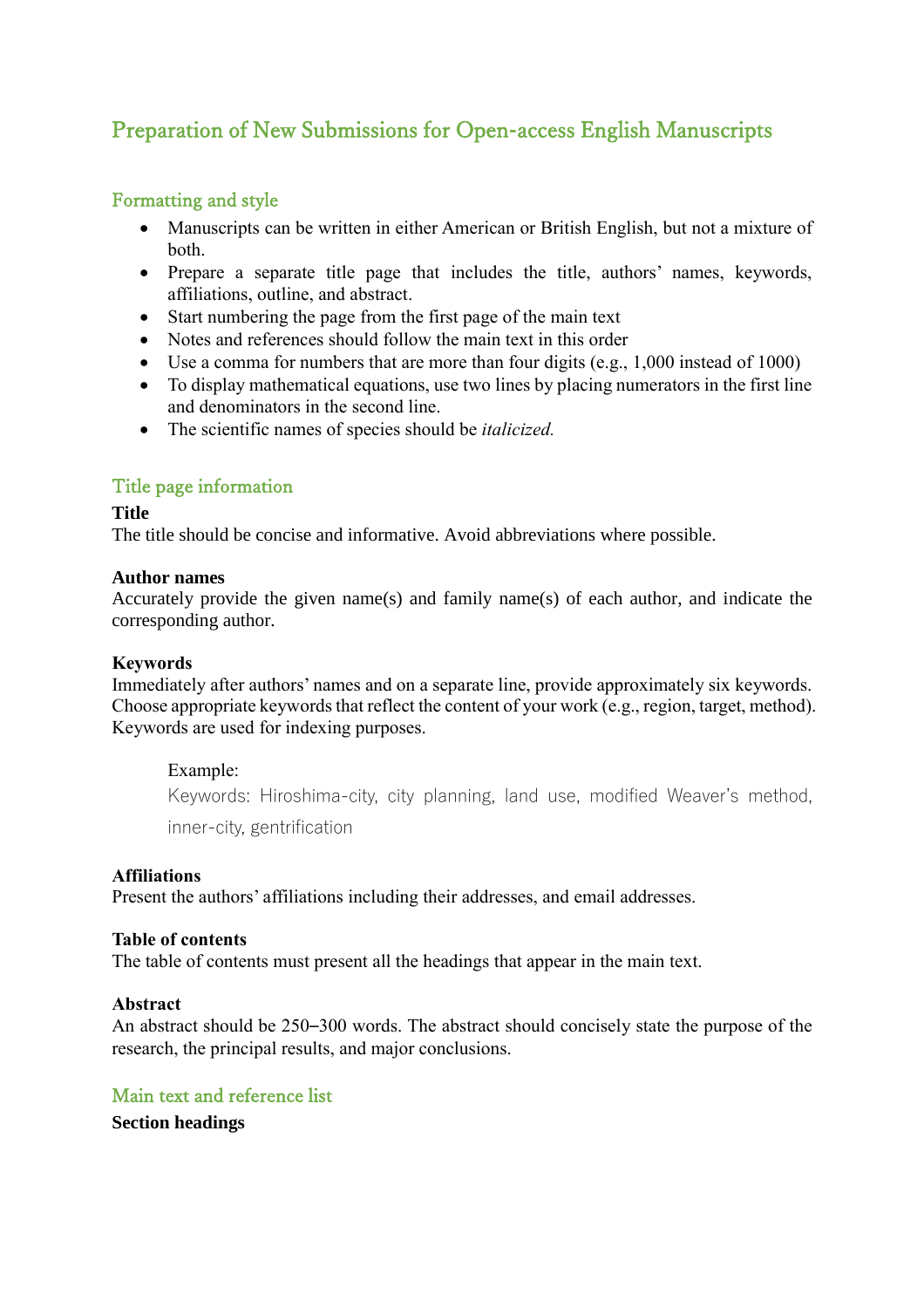Section headings should be numbered. The first-level headings should be numbered in Roman numerals (e.g., I, II, III, ...); the second-level headings in Arabic numerals (e.g., 1), 2), 3), ...); and the third-level headings in lower case Roman numerals (e.g., i, ii, iii, ...).

## **Notes**

Notes should be numbered sequentially in the text and listed in a separate section after the text. Notes should be indicated by a superscripted number with right parentheses (e.g.,  $^{1}$ ),  $^{2}$ ),  $^{3}$ )…), at the end of a relevant word, or before a comma or the period.

## **In-text citations and the reference list**

Follow the latest edition of Publication Manual of the American Psychological Association (APA). A guide on the use of the APA style is available on the  $APA$  style website.

# Tables and figures

- You may provide tables, figures and photos if necessary
- Indicate approximately where tables and figures should be inserted in the right-hand space
- Tables and figures should be numbered sequentially

## **Figures**

Figures should be prepared on separate pages after the main text. Figure caption should appear at the bottom of each figure and should include all the necessary information such as figure number, title of the figure, notes, and sources. Use Arabic numerals for numbering figures (e.g., Figure 1, Figure 2, etc…).

## **Tables**

Tables should be prepared on separate pages after the main text. Table titles and numbers should be included above the table. Use Arabic numerals for numbering tables (e.g., Table 1, Table 2, etc…). The number of vertical lines in a table must be kept to a minimum.

## **Photos**

Numbers, titles, and descriptions of photos should be prepared separately from the photos. Numbering of the photos should be combined with figures and should appear as Figure 1, Figure 2, etc..

## Author's proofreading

After acceptance of the final submission, the first galley proof will be sent to the first/corresponding author for the author's review.

## Contact address

Department of Geography, Graduate School of Letters, Hiroshima University, Higashi-Hiroshima 739-8522, Japan [syomu@chiri-kagaku.jp](mailto:syomu@chiri-kagaku.jp) (or edit@chiri-kagaku.jp)